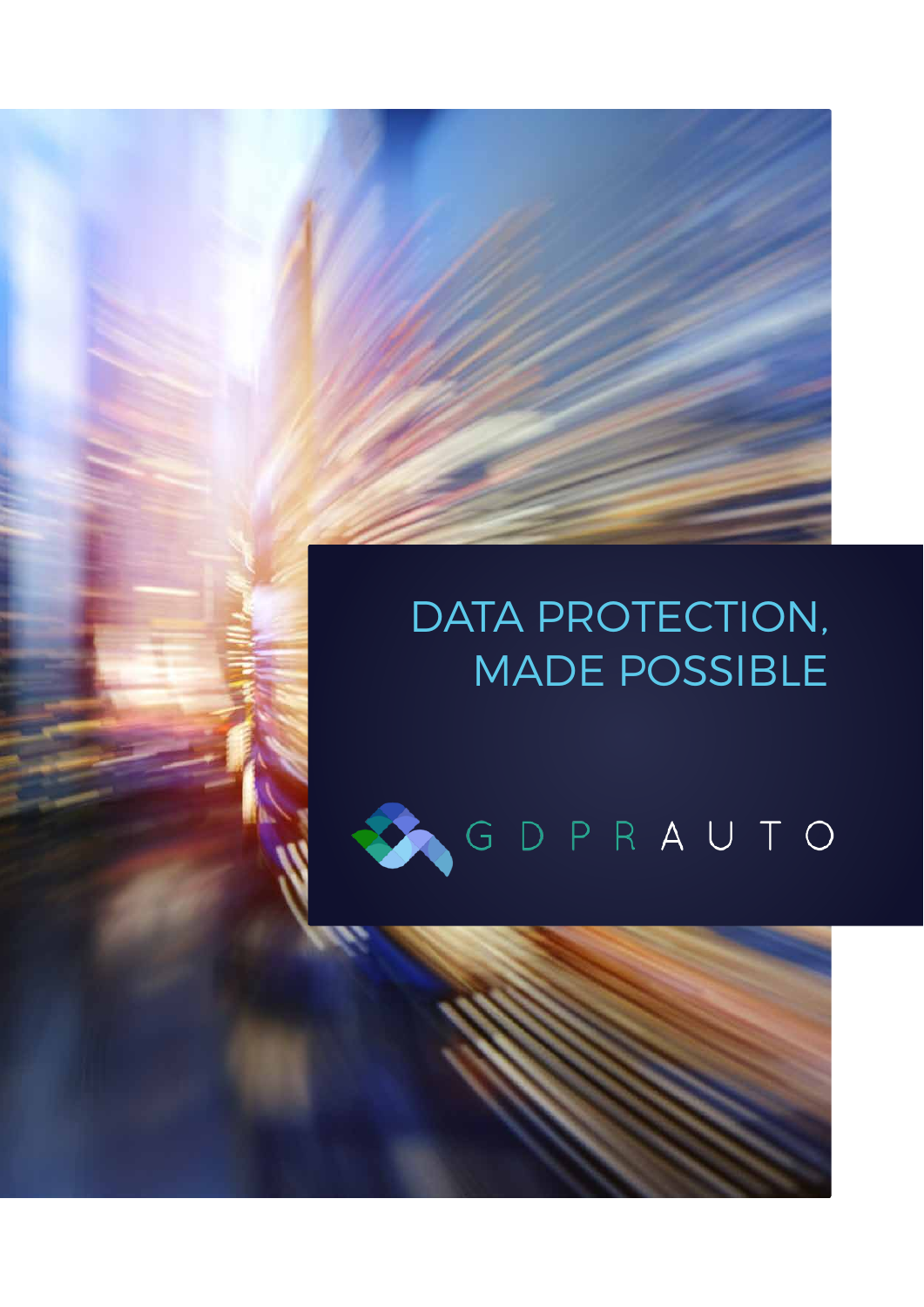

Spanning 99 articles, the GDPR covers the rights enjoyed by individuals and the responsibilities levied upon data processors and handlers, including simplified access to information being held, strictly controlled customer-driven consent for treatment, use and transfer of said collected data, enhanced rights to be permanently forgotten and a significantly expanded sanction framework or defaulting organisations.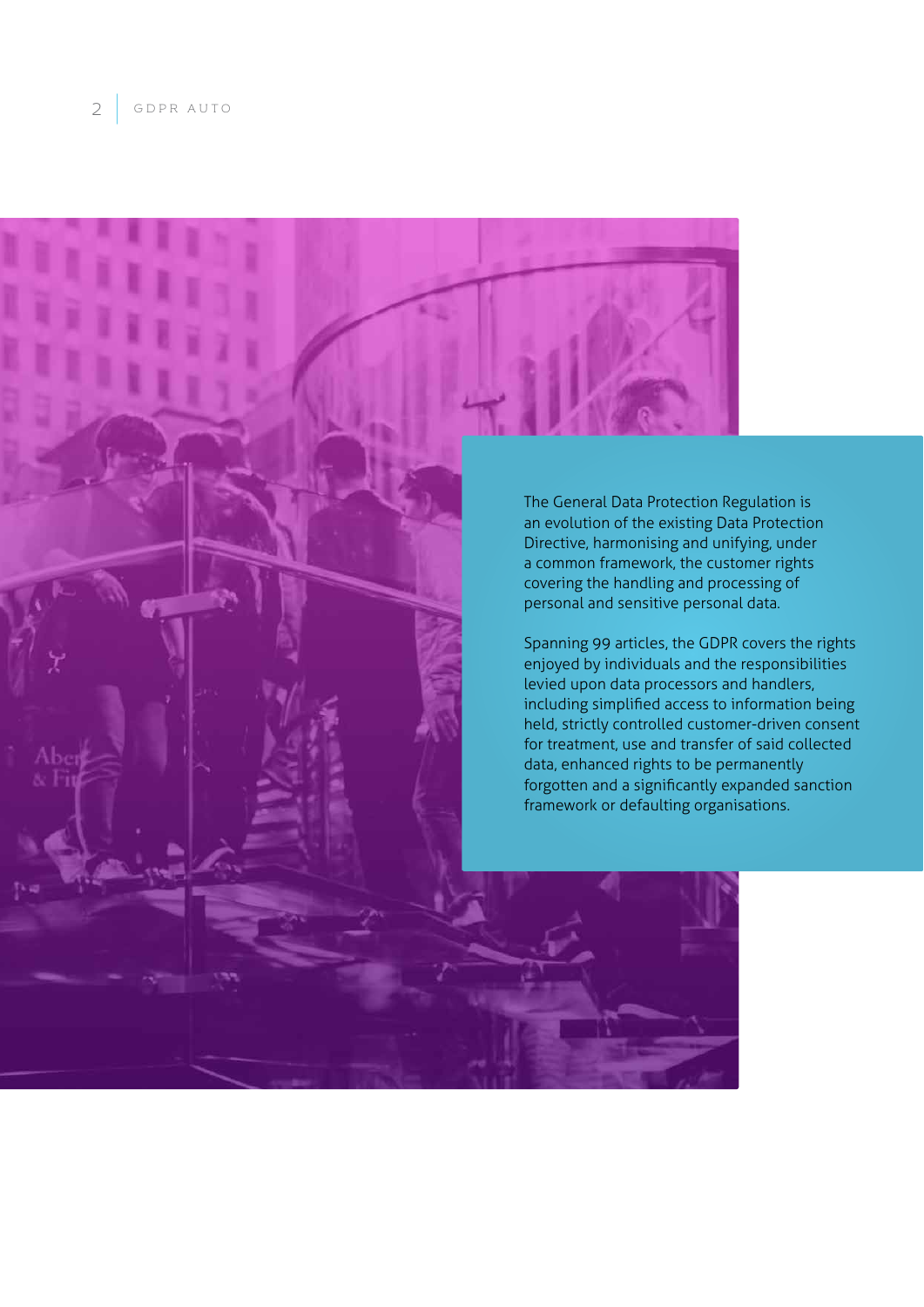

The Aqubix GDPR Auto platform provides a unique solution through which the impossible task of having to attempt to manually comply with the framework and the maintenance of ongoing records is automatically handled, storing full audit trails, notifications and providing automated reporting, all the while centralising, in a secure repository, the management of all personal data held.

GDPR Auto is the only tool on the market that addresses the entire GDPR workflow, from the initial GAP analysis to the required policy templates, data cleansing, automated consent and the ongoing management of client requests and data past retention.

GDPR Auto is the result of a collaboration between Aqubix and AMJ Legal to provide a centralised solution that not only automates the operational aspect of compliance from a technical perspective but is also embedded with the required legal counsel to tackle GDPR.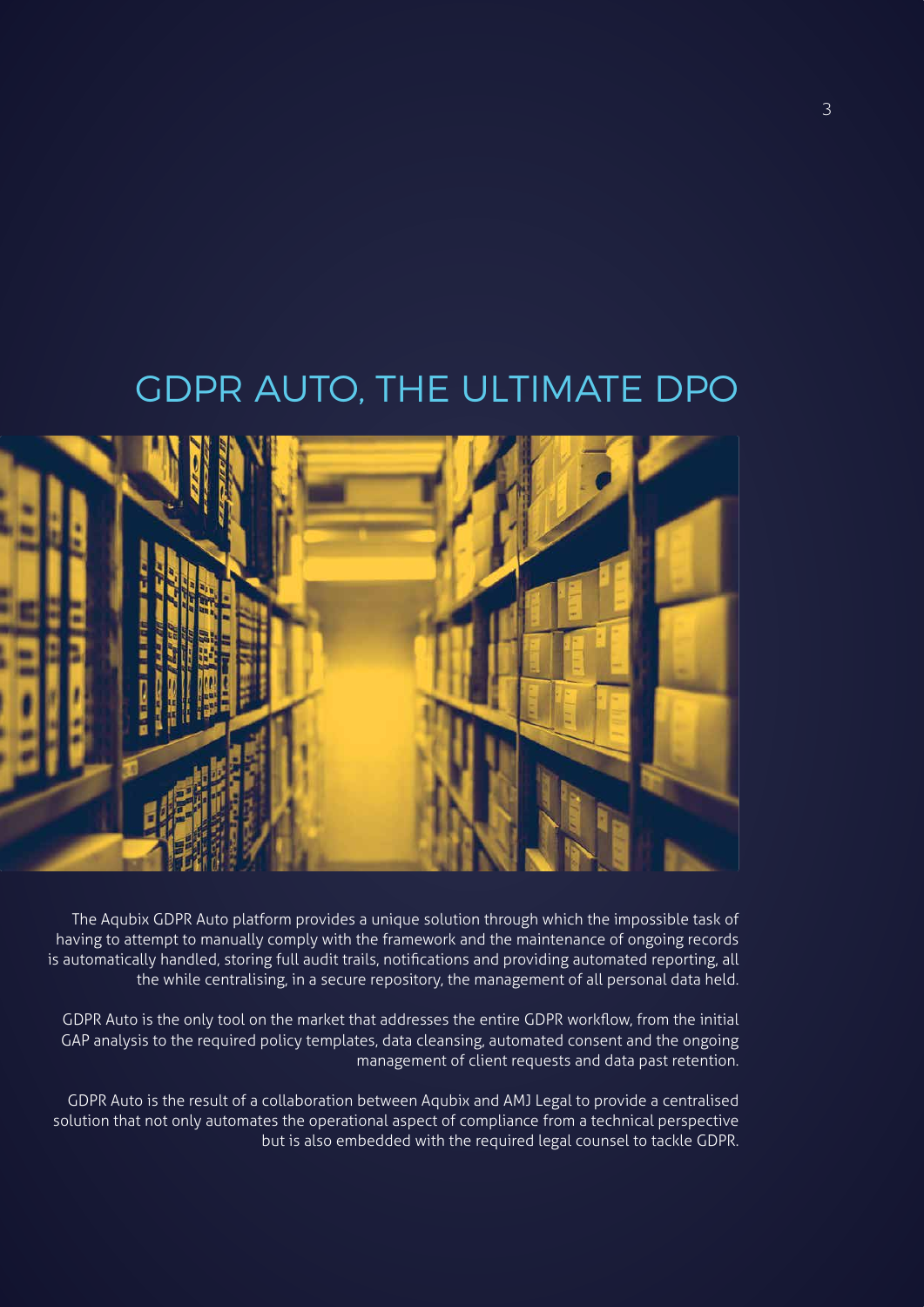### LEGAL AUDIT GAP ANALYSIS

Upon first initialisation, with the definition of a main organisation, the platform presents a full legal audit covering the processes, data, classes and types being processed and/or controlled, automatically tailoring a bespoke configuration based on the responses submitted. The responses to the legal audit provide a full GAP Analysis report highlighting all the aspects that the company needs to start working on, in order to achieve GDPR compliance. The report is a detailed list of actions that are purely tailored on the answers of the audit itself.

|     | $0\%$<br><b>CONTRACTOR</b><br>0/80  | + Company Audit (63)<br>Fmployees Audit (48)                                            | 区内<br>口記<br>口記 | <b>GENERAL</b><br>List all the various classes of data subjects in relation to whom the organisation processes data |
|-----|-------------------------------------|-----------------------------------------------------------------------------------------|----------------|---------------------------------------------------------------------------------------------------------------------|
| IS? | 10<br>LINKED<br>DOCUMENTS<br>UPLOAD | Business Relationship / Affiliate Audit (0)<br>Customers Audit (0)<br>Patient Audit (0) | 口記<br>OE       | $\angle$ Supplier<br>$\angle$ Employee                                                                              |
|     | 450<br><b>NOTES</b><br>ADD NEW      | Potential / Lead Audit (0)<br>Other Audit (0)<br>Audit (0)                              | 口記<br>口手       | $\epsilon$ Patient<br>$\angle$ Customer<br>v Potential / Lead                                                       |

At this stage, if it is determined that any internal policies inherent to the data types being handled are missing, the system will make available all legal documentation in templated text document formats enabling the achievement of full compliance.

Additionally, with the definition of the various data subjects being processed or controlled, GDPR Auto further reconfigures options available, providing additional audits relative to each of the predefined data subjects.

| COUNTRY OF ESSIMATIONS<br>Mata | 0/80<br>Policy 2 - Policy on exercise of Data Prote<br><b>ID</b><br>INIES<br><b>Upinated: INVALID DATE</b><br><b>Picks</b>    | Aqubix Ltd. Malta<br>29 JAN 18 - Adrian Darmanin:                                                                                                                          |
|--------------------------------|-------------------------------------------------------------------------------------------------------------------------------|----------------------------------------------------------------------------------------------------------------------------------------------------------------------------|
| <b>AGDEE</b>                   | O vow p ton in ourself comment<br><b>MOTZS</b><br>AGO NOW<br>B Policy 10 - Policy on Use of CCTV<br><b>VTS</b><br>O viw p ton | Questionnaire 'Company Audit' has been opened<br>Aqubix Ltd. Malta<br>18 JAN 18 - Techsupport Techsupport:<br>Document 'Policy 10 - Policy on Use of CCTV' has been viewed |
|                                | DEETY <b>BE DOWNCAD</b><br>Policy E - Training Policy<br>Uploaded: INVALID DATE<br>$\bullet$ $v_{\text{rw}}$                  | Aqubix Ltd. Malta<br>18 JAN 18 - Techsupport Techsupport:<br>Questionnaire `Employees Audit` has been opened<br>La Malta                                                   |

The audits themselves allow for full version control, keeping an audit of all past reviews and GAP Analysis reports.

This legal audit is derived directly from the requirements set forth in GDPR and provides the building blocks for the ongoing governance of the Regulation. GDPR Auto subscribers may additionally benefit from specialist legal assistance as included with the package purchased.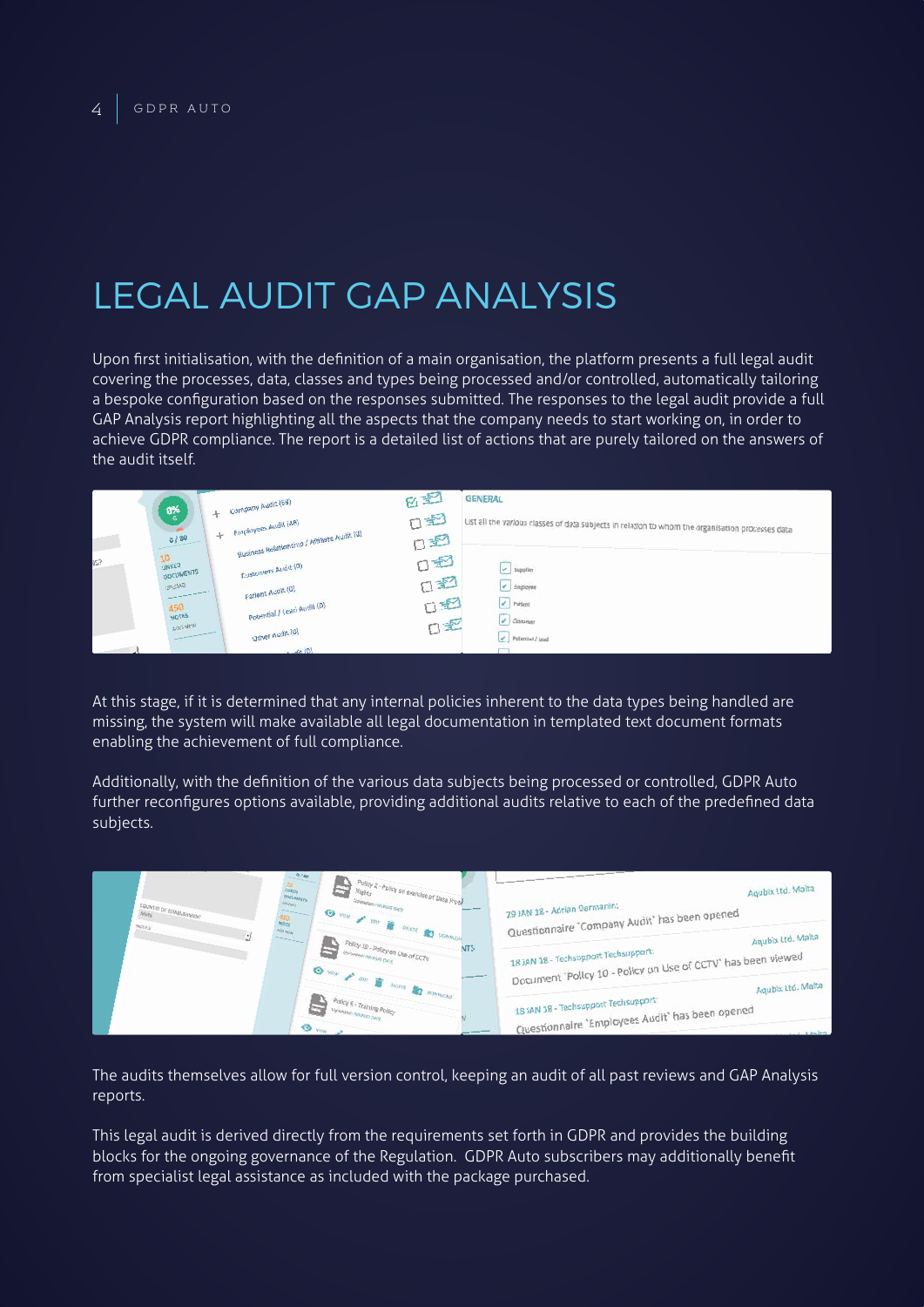

#### DATA MAPS

What the General Data Protection Regulation refers to as the mapping of data processes can be one of the most cumbersome tasks to manage within an organisation.

GDPR Auto provides a tool at data subject level to allow an organisation to map all the data elements that are stored across the organisation. This tool allows you to map data held in systems, in physical locations, and any other medium into one dashboard. The Data Mapping tool also allows you to define the location of each respective data set together with the owner managing that location.

Keeping this data map updated for all your subject data allows GDPR Auto to automate all client requests in the most efficient of ways. Automated workflows with system owners simplify the management of such processes whilst auditing all the required actions being carried out within the respective time period.

The data map also allows the user to define the internal policy of data retention at field level, allowing an organisation to tailor the system to their bespoke needs whilst reducing the risk that they run on withholding data on subjects.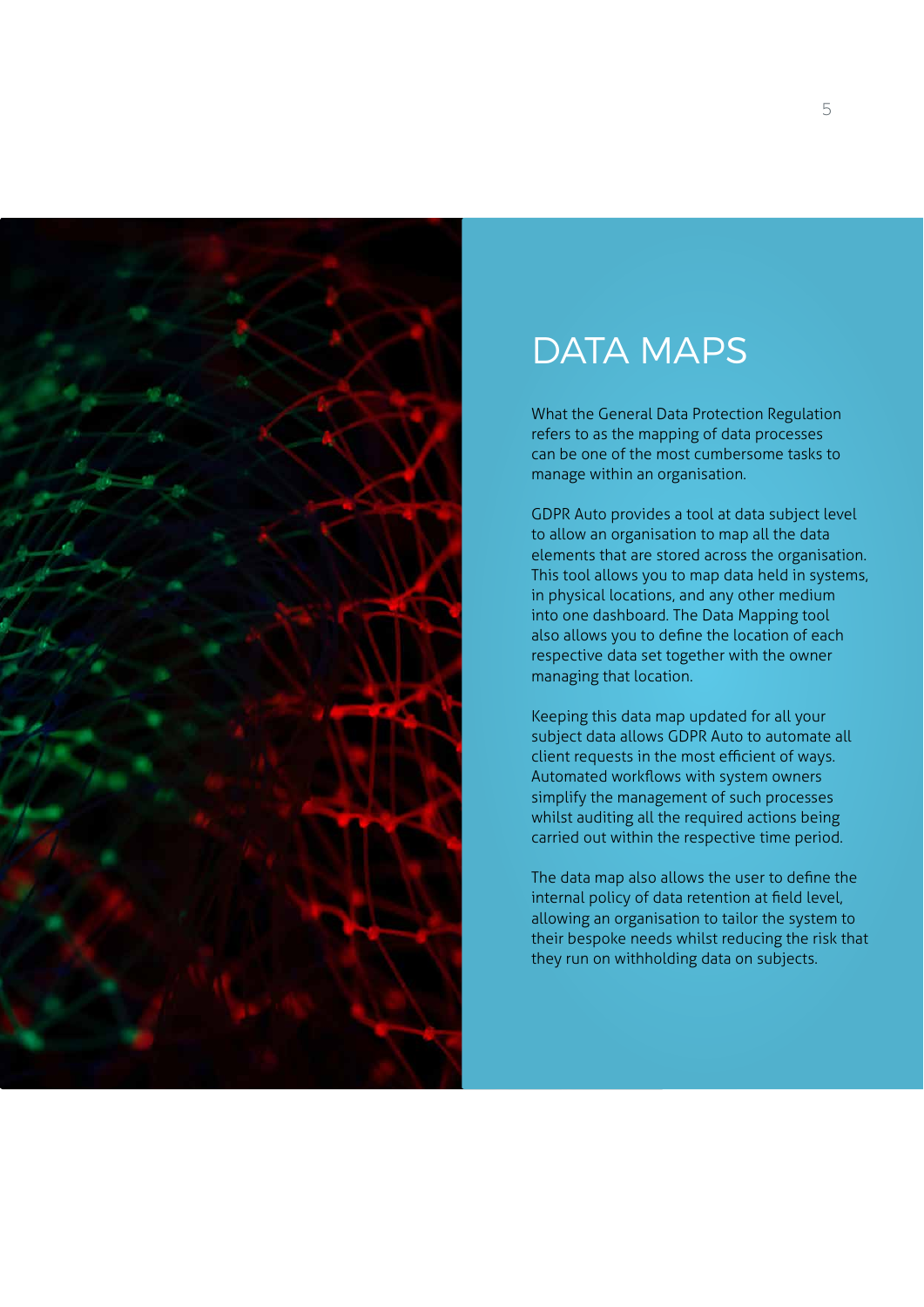### ENTRY OF INDIVIDUAL SUBJECTS / CENTRALISED PERSONAL DATA AUDIT

With the system fully configured, following the completion of audits, definition of data classes, field location of data types held and internal resources responsible for their management, GDPR Auto allows for individual subject entry to be executed either manually or via API connection to existing data repositories.

GDPR Auto comes complete with fully documented APIs and can read and write to/from any existing data repository, allowing for the bulk linking of subjects and data held.

Alternatively, for smaller organisations or where data is fragmented along multiple electronic and physical locations, GDPR Auto further allows for manual input and editing.

GDPR Auto does not store any personal data other than the subject's name and surname, email address and mobile phone number – the latter two fields being fundamental for subject verification whenever interaction requests are initiated.

Having previously identified all data fields being stored for each subject and their electronic or physical location, GDPR Auto will, at this stage create a data map, linking individual subjects with data and their repositories.

Upon subject creation, the platform will additionally audit the legal grounds for processing for all types of data held, indicating whether consent has been granted, together with the date and term validity of the same.

This centralised view of all the types of data held across systems, drillable down to a single subject is in turn automatically fully audited, recording both internal entry modifications and subject-initiated interaction requests, allowing to demonstrate compliance with provisions set forth in GDPR.

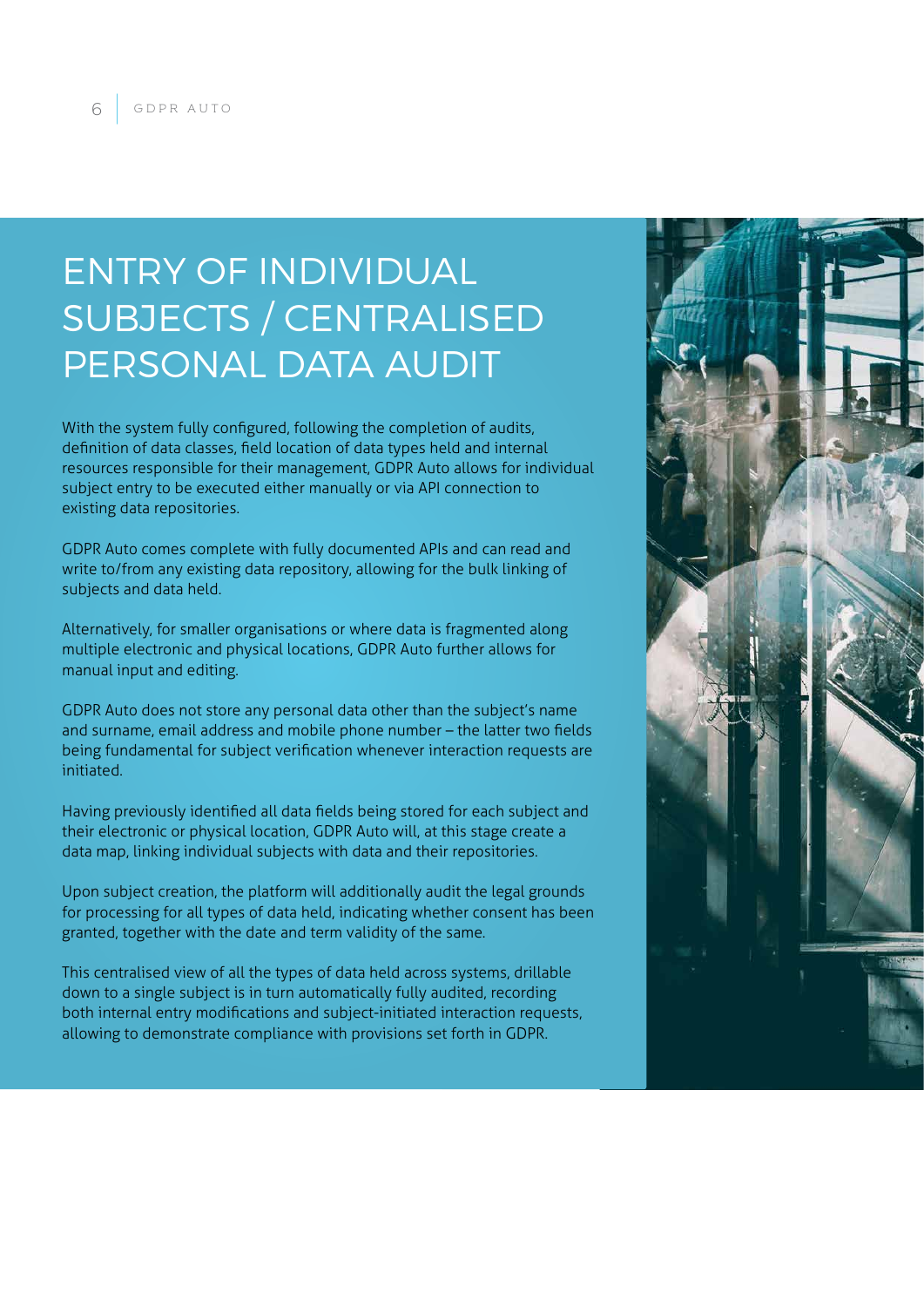

#### AUDITED RE/CONSENT IN BULK AND SINGLE SUBJECT CALLS

Once subject data is mapped, GDPR Auto allows for individual and bulk opt-in consent acquisition, as well as regular/scheduled re-consent processes across all aspects of the data being held.

This feature enables the instant identification of what data is authorised for specific use, instantly excluding non-permitted utilisation. Equally, it manages the requirement for individual assent for purposes not yet contemplated and agreed to by the customer, ensuring full compliance with the legal provision.

#### INSTANT SERVICING OF SAR AND PORTABILITY **REQUESTS**

Beyond ensuring internal compliance for the management of data being held, GDPR Auto allows for instant servicing of subject-driven Subject Access Requests (SAR) and Portability Requests.

In aiding both the DPO and subjects alike, within GDPR Auto the process for initiating such requests has been built with extreme ease of use firmly in mind. Subjects will be requested to sign into a request form, wherein the data will be validated to avoid any incorrect requests. Once verified, SARs are delivered to the registered email address in PDF format with all data as specified by the DPO to be visible within such reports. Similarly, Portability Requests are also instantly served over email with an XML dump of all relevant information allowing subject data portability.

Executed either manually or via API-driven data polling, both subjectinitiated requests are central to the provisions laid out by the regulation and GDPR Auto ensures that timeframes as stipulated at law are strictly adhered to without further taxing and straining internal resources.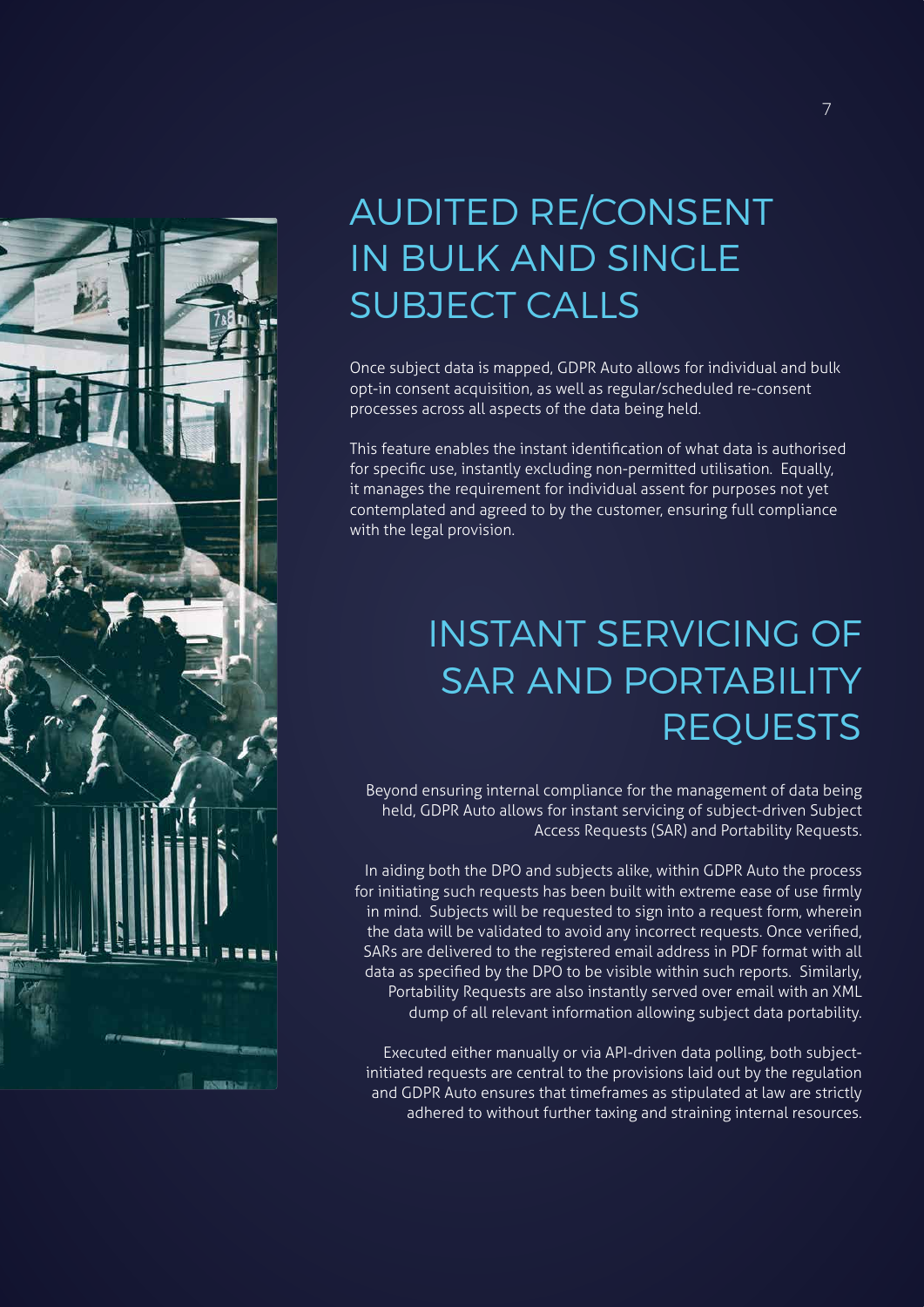#### INSTANT DATA CHANGE AND TERMINATION REQUESTS WITH 2FA

Within the GDPR, data controllers and processors are obliged to provide subjects with a means to update their data and ensure that whatever information being kept is correct.

GDPR Auto caters for this feature by providing subjects with a secure portal, bolstered by 2 factor authentication, through which data can be managed and requests for updates to be communicated. Once reviewed by the DPO, such change requests are communicated internally over the platform to the previously specified data owners for execution and automatically reported back to the subject.

Through the same mechanism, GDPR Auto also allows for subjects to send in termination requests instantly, triggering alert-based notifications when such requests have been submitted ahead of internal assessment for validity and compliance within stipulated timeframes. GDPR Auto offers four types of terminations namely:

**DELETE** – instantly sending a delete request to all system owners of the respective data subject. The system will then auto delete the record in question too, leaving no trail of the initial record.

**ANONYMISE** – whereby GDPR Auto instructs all system owners to replace all identifiable data with a specific randomised irretrievable key.

**PSEUDONYMISE** – a system that allows the retrieving of the original data on a subject through a key that the same subject is in control of. This allows for re-instating of past subjects upon their request.

**INTERNAL ANONYMISE** – an internal anonymising control to protect from the risk of storing data in view of any legal obligation there may subsist.

All inbound requests and internal processing interactions are automatically recorded in a tamper-proof, system-wide audit trail, ensuring tangible proof of compliance.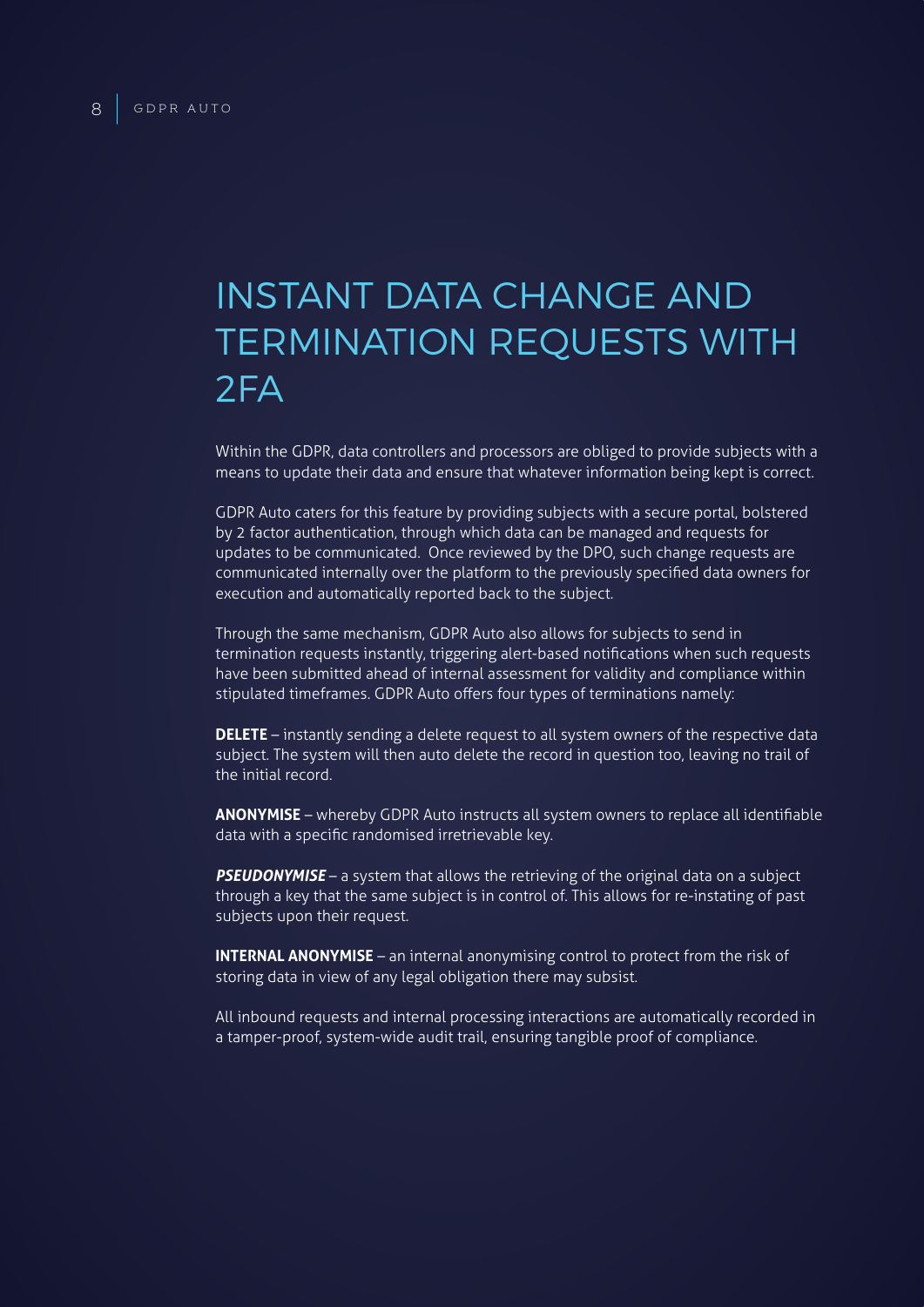#### CENTRAL DASHBOARD AND NOTIFICATIONS

Within the opening screen in GDPR Auto, the DPO is presented with a concise and visually clear graphic dashboard and notification panel, both features being invaluable in simplifying the workload required and simultaneously minimising scope for human error.

For immediate updates allowing for instant processing, within the notification panel, GDPR Auto displays filterable trigger-based alerts, inbound requests and review notifications, also delivered via email.

The central dashboard presents a host of aggregator charts notifying the DPO of the current snapshot of the status and timeframes of the data being processed, including:

**Total subject count**, split in subsets by type, as well as the total number of subjects past their retention with motivations for processing or lack thereof. Clicking through this chart the DPO can drill down to individual subject level and address any pending anomalies. This chart highlights one of the biggest risks in GDPR – data which you are keeping past retention with no valid ground of processing.

**Total subjects**, split by consent or lack of, and a drill-down chart of unconsented subjects further split by subject class and data type. Equally, in this instance, the DPO can click through to filter individual subjects and maintain full compliance.

The dashboard also provides the DPO with a dynamic tool to push **subject driven requests** to all system owners, having a constant visual cue on which processes are being fulfilled and which need working on.

The quarantine zone is also another key feature within GDPR Auto which is a vital safety measure to avoid risking any breaches within the process. This queue allows for the constant monitoring of data subjects who have pending requests in the system. Such a queue safeguards you from using data on such subjects until the request has actually been serviced internally.

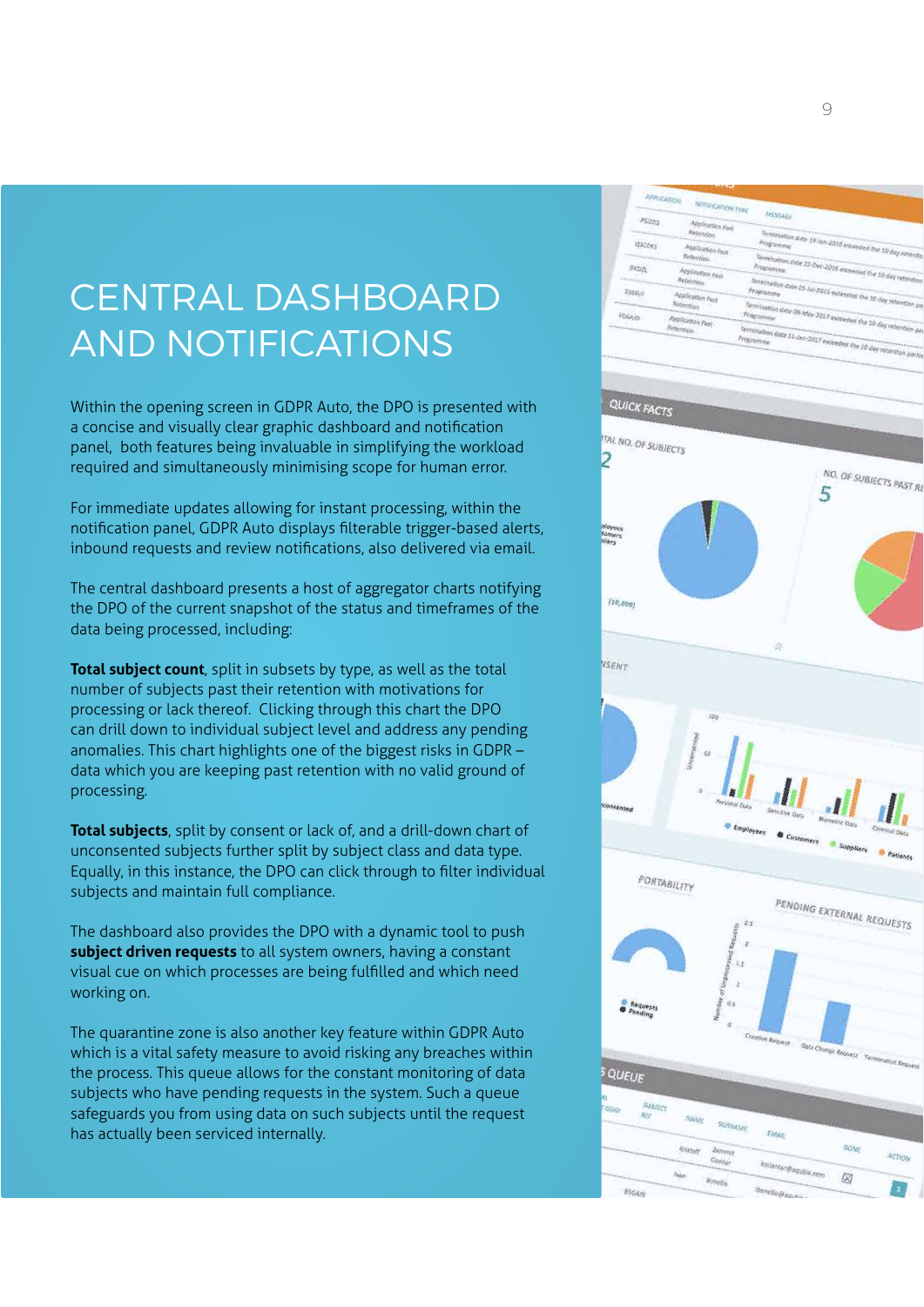



AMJ Legal is a boutique law firm which combines a fresh, enthusiastic approach with a high level of experience. AMJ Legal is geared towards providing legal services to private and commercial clients, as well as to Government and Governmental entities and authorities, in commercial, corporate and civil matters. The firm regularly advises both private and public clients on a range of regulatory and legal issues including data protection, public procurement and general civil and commercial law, and act as corporate and legal counsel to a number of Maltese and foreign companies.

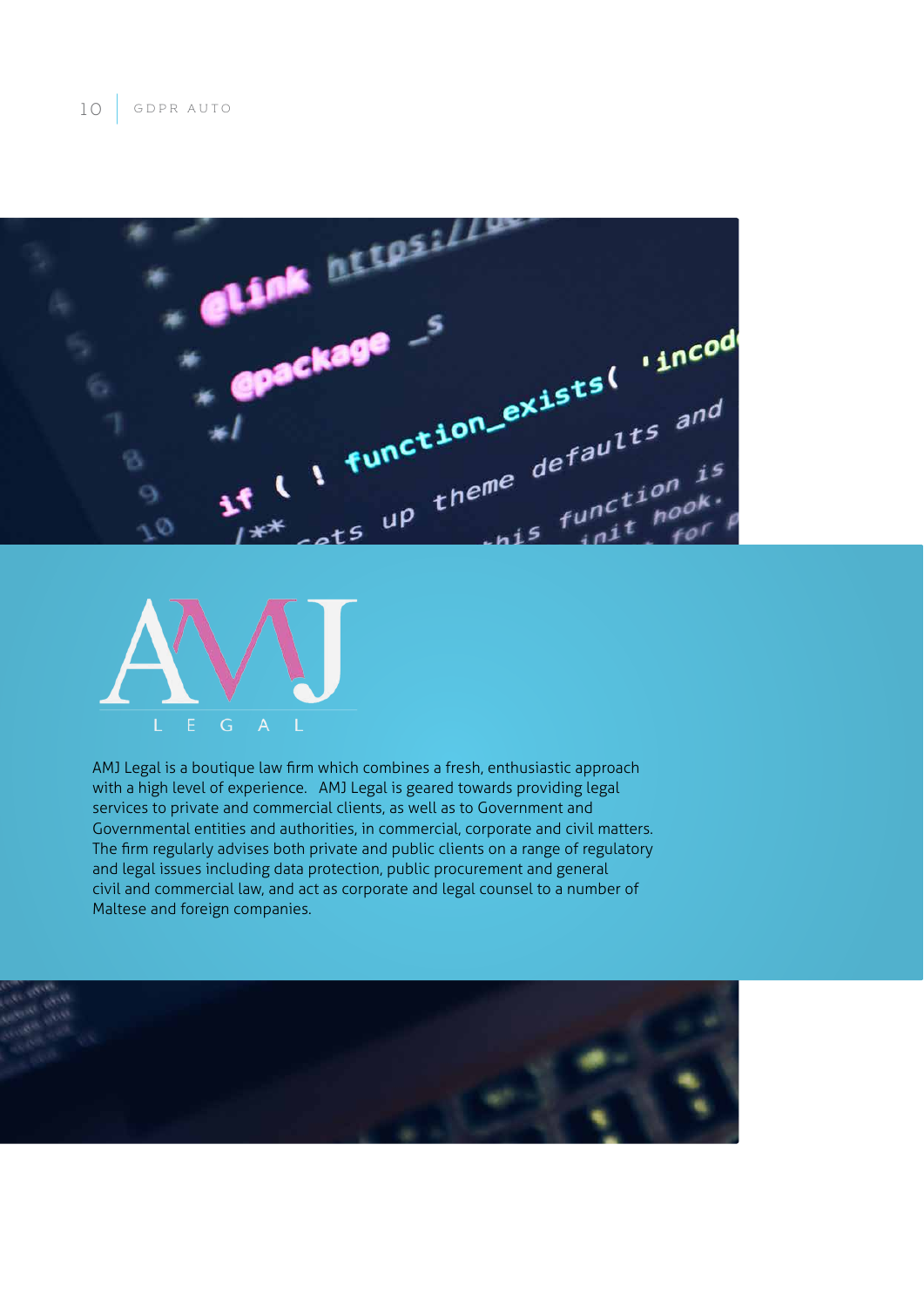Aqubix is a specialist IT consultancy and solution provider with a unique remit: that of enabling our customers' profitability by leveraging technological innovation into real-world commercial applications, to maximise operational productivity, generate revenue stream growth and improve customer retention and acquisition channels.

At the heart of our commercial proposition is the drive to excel in delivering a truly customercentric offering, where our teams approach solution delivery as fully-fledged project partners rather than mere suppliers. This ethos, borne out of years of experience in business analysis and technical architecture has enabled Aqubix, to grow from a

2-man startup to having dedicated experts in multiple European locations in under a decade.

Headquartered in Malta and with offices in Spain and the United Kingdom, Aqubix now forms part of Mizzi Organisation, one of Malta's foremost business groups.

We build modular and intuitive solutions, execute bespoke development projects, including web application development and system integration and have been entrusted with projects across industries and markets, from startups and SMEs to international Blue Chip organisations and the public sector.